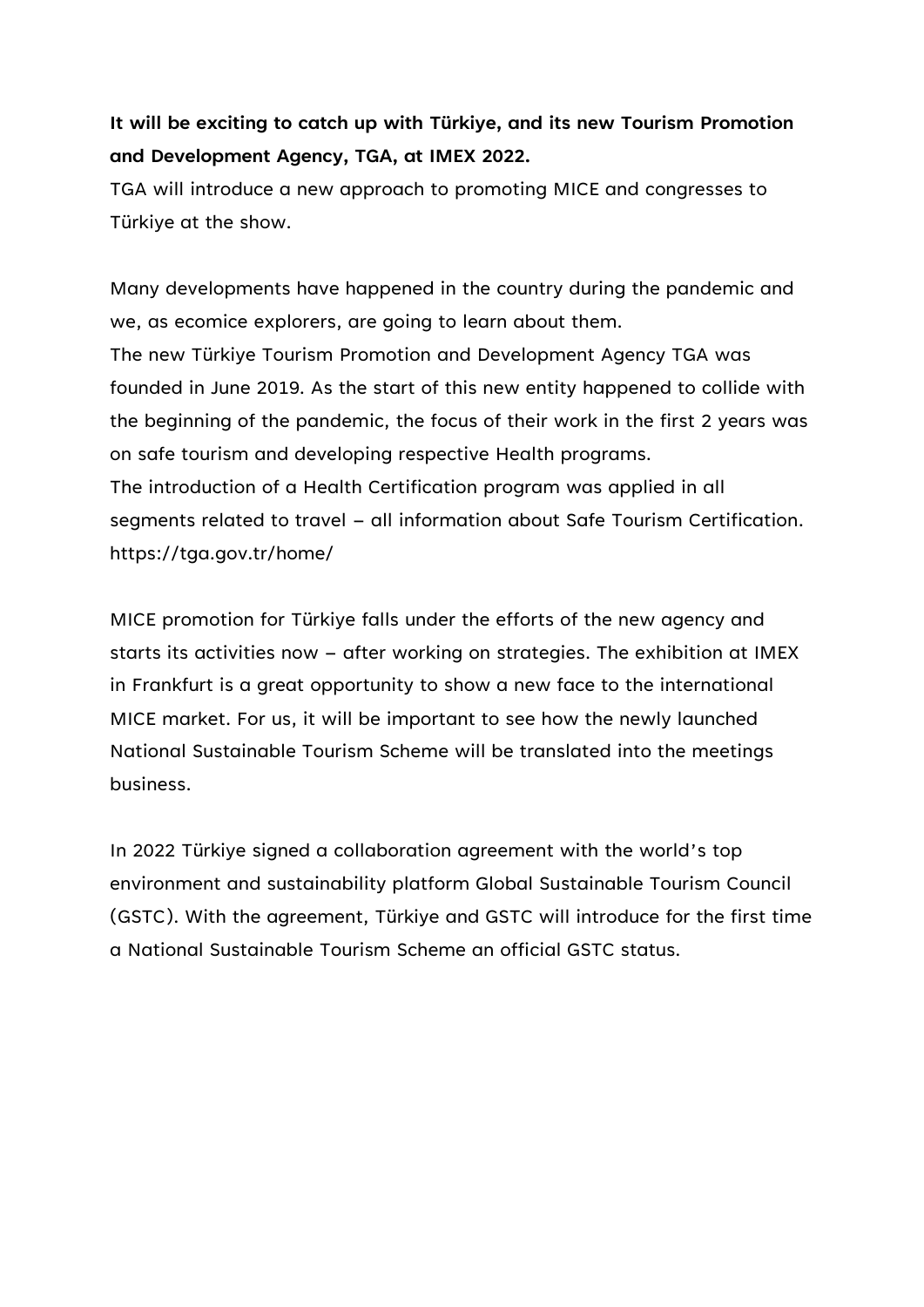The Turkish tourism industry will be restructured within the 3-year agreement signed with GSTC, which sets the best and most widespread standards in sustainable tourism. The first stage of the program, planned to be wholly concluded by 2030, will become operational in 2023; and the second stage will be carried out gradually in 2025. In 2030, all international standards will be met. The plan is to accelerate the sustainability practices in the Turkish tourism industry. The signing of the agreement marks an exemplary step toward sustainability—all destinations in Türkiye as well as tourism services, including accommodation facilities, will gradually receive sustainability certification within the scope of the National Sustainability Tourism Scheme.

Türkiye Tourism Promotion and Development Agency (TGA) joined the United Nations World Tourism Organization (UNWTO) Board of Directors as an Affiliate Member for the 2022-2025 period. Representing Türkiye, TGA is expected to have a decisive role in the World Tourism Organization's goals towards the development of sustainable and resilient tourism.

A thematic debate on "Sustainable Tourism" was held at the United Nations General Assembly in New York on May 4, 2022, with the high participation of member states. Representing Türkiye, Türkiye Tourism Promotion and Development Agency (TGA) and the Culture and Promotion Attaché of Türkiye Republic Ministry of Culture and Tourism have attended the meeting, which was held in close cooperation with the UN, UNWTO, UNDP, UNEP and UNCTAD.

As a country that has taken an active and effective role in hosting green and sustainable meetings, Türkiye offers numerous "green meeting" projects developed by congresses, meeting venues, hotels, PCOs and DMCs. As sustainable criteria play a key role in the selection of destinations, the country aims at being a global leader in sustainable MICE business.

To fill the official mission with life, narratives for MICE and business events in Türkiye will be curated, developed and communicated in the months to come.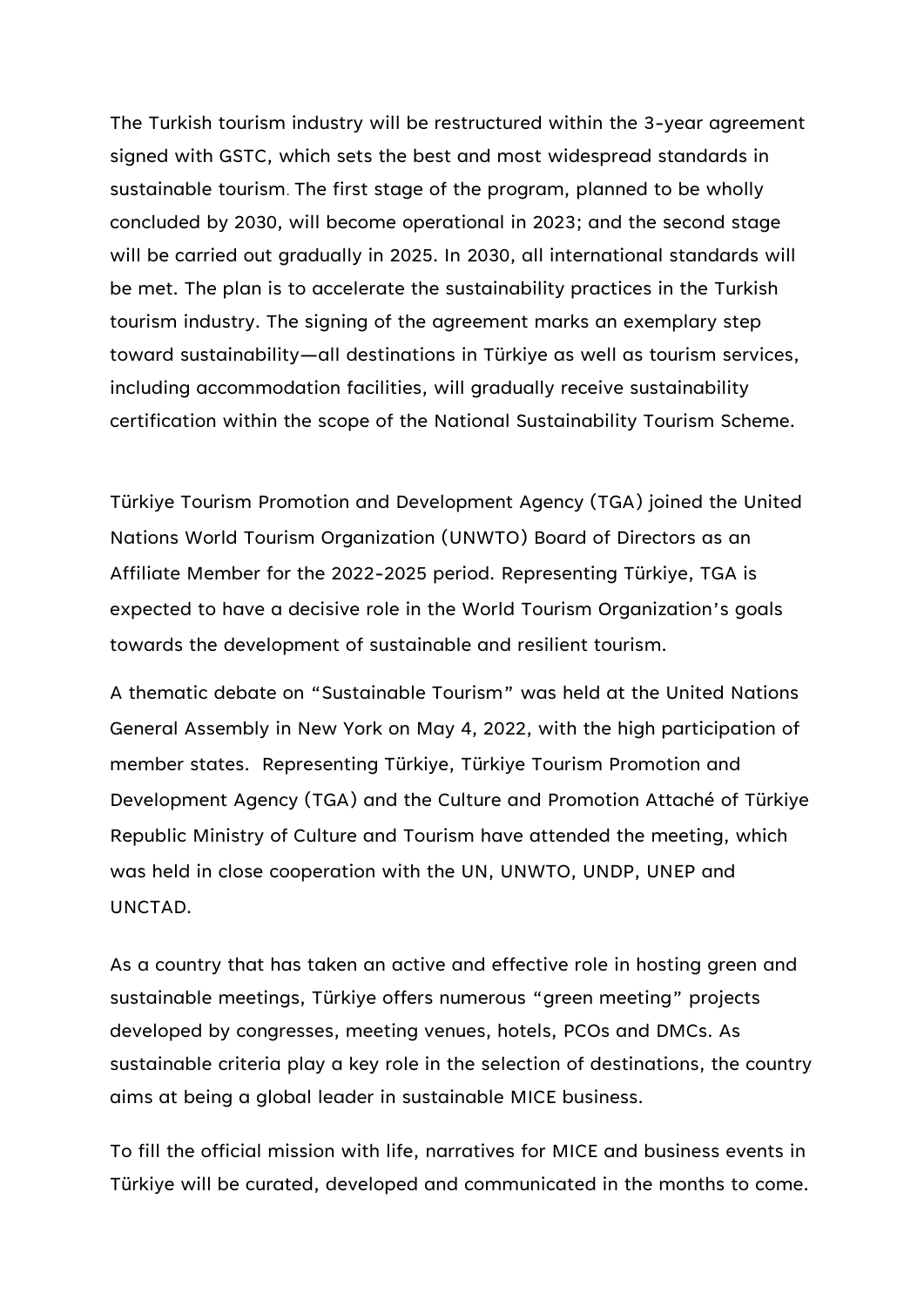The Team at TGA works with the domestic partners on creating such new MICE products for some time. TGA has organized domestic Provincial Trainings for about 400 people, with topics like "Sustainability in Tourism", "Being a Gastronomy Destination", "What can Museums Change in the Contemporary World" among other—all suitable to increase the experiential value of MICE products together with their responsible operation.

As Thermal Tourism, as well as Cultural and Touristic preservation and development, are among national priority investment areas, there will also be good incentives for hotels to benefit from state support and to provide premium offers for wellness and rehab facilities.

For Türkiye, Cultural Sustainability will be a focus area relevant for MICE programs. Cultural Sustainability means a strong dedication to preserve and responsibly manage the indigenous treasures of a country. Türkiye has much to offer when it comes to mystics and spirituality, wellness, health, the life of the great sage RUMI and the famous Turkish Bath with its positive effects on health and wellbeing.

Sustainability will also play an important role in sports events as an important sector of MICE business in Türkiye. Resorts, training camp opportunities, hotels, and sports facilities will also join the sustainable transition. Throughout the year, many professional athletes and professional teams choose to come to Türkiye for training and professional development.

Türkiye is gradually expanding the number of Cycling Routes; moreover, it invites travelers to more sustainable and ecological trips with its Cycling Friendly Accommodation Certificate. There are 16 hotels with Bicycle Friendly Accommodation Certificate in Türkiye. At presence, 54 Mountain Bike Routes, 32 Road Bike Routes, and 29 Electric Bike Routes ad to the Bicycle friendly character. Hotels and routes can be accessed via Go Sustainable Türkiye.

Also, Türkiye has 531 blue flag beaches. For this reason, scuba diving and swimming sports are actively practiced on the seas.